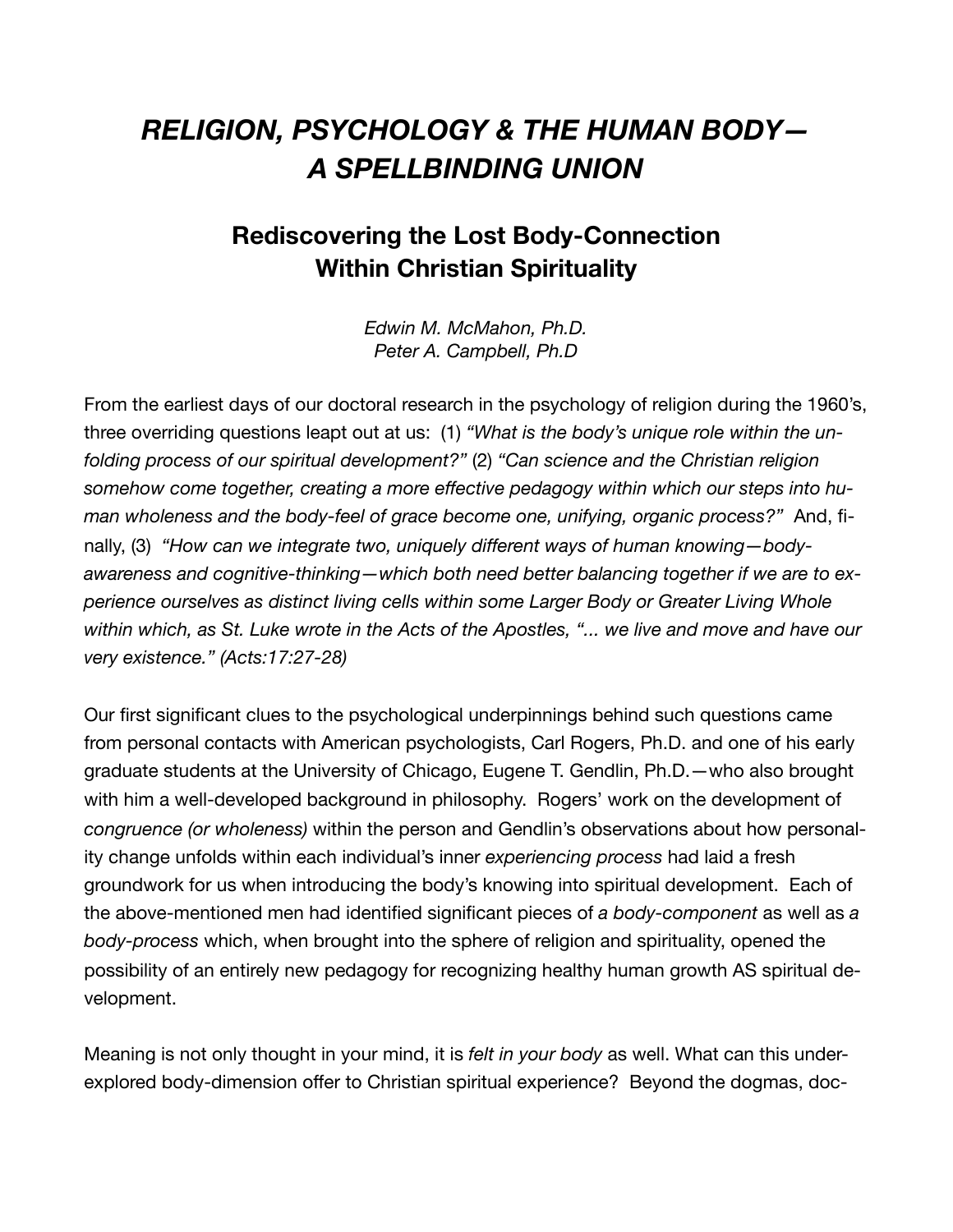trines and teachings familiar to most Christians, where and how does the human organism itself fit in? What is it's *function*? Can it possibly be that the body's role in spiritual development might eventually hold a common key for unveiling a species-wide language, some more fundamental dialect capable of bringing diverse religions and spiritual communions together beyond all their historical differences, interpretations and poisoned histories?

Within the passing of each generation, serious seekers recognize that the human body itself gives voice to its own expression of felt-meaning, thereby challenging every traditional religious pedagogy with an uncertain future unless it can effectively learn creative ways for integrating this more inclusive body-knowing and potential for body-learning into all our relationships and educational efforts. When spiritual communities struggle to be healthy, yet still fail to recognize and integrate a maturing awareness of the body's essential role in spiritual development, sensitive believers feel something critical missing from their experience of religion.

The psychologist, Abraham Maslow, suggested a tantalizing course of action:

A whole school of psychologists now believe that "spiritual values" are in the organism, so much a part of the well-functioning organism as to be sine qua non "defining characteristics" of it.(1)

Searching for spirit *within* matter—within the body? Preposterous? Or, could this possibly portray a more nuanced rediscovering of *the interactions* between matter and spirit as offering a profound opening into what it really means as a Christian to be human.

Throughout our studies within religion we have found that researchers nearly always seem to be looking for and analyzing *contents*—*body-soul, spirit-matter, flesh-mind*—rather than turning their full, focused attention toward the *transforming relationships or interactions* which provide a far more fruitful point of entry into the subject matter which both science and religion attempt to penetrate.

Our mental efforts easily become preoccupied with feverishly gathering bits and pieces or *parts-outside-of-parts*, as a way of identifying the essential ingredients which make up reality. However, the growing transformational shift from focusing attention almost exclusively upon *the contents* of experience and entering into a more serious examination of data *within process-interactions themselves* has finally forced us to embark upon a whole new paradigm shift. Copernicus and Galileo unleashed a similar revolution when weaning us away from our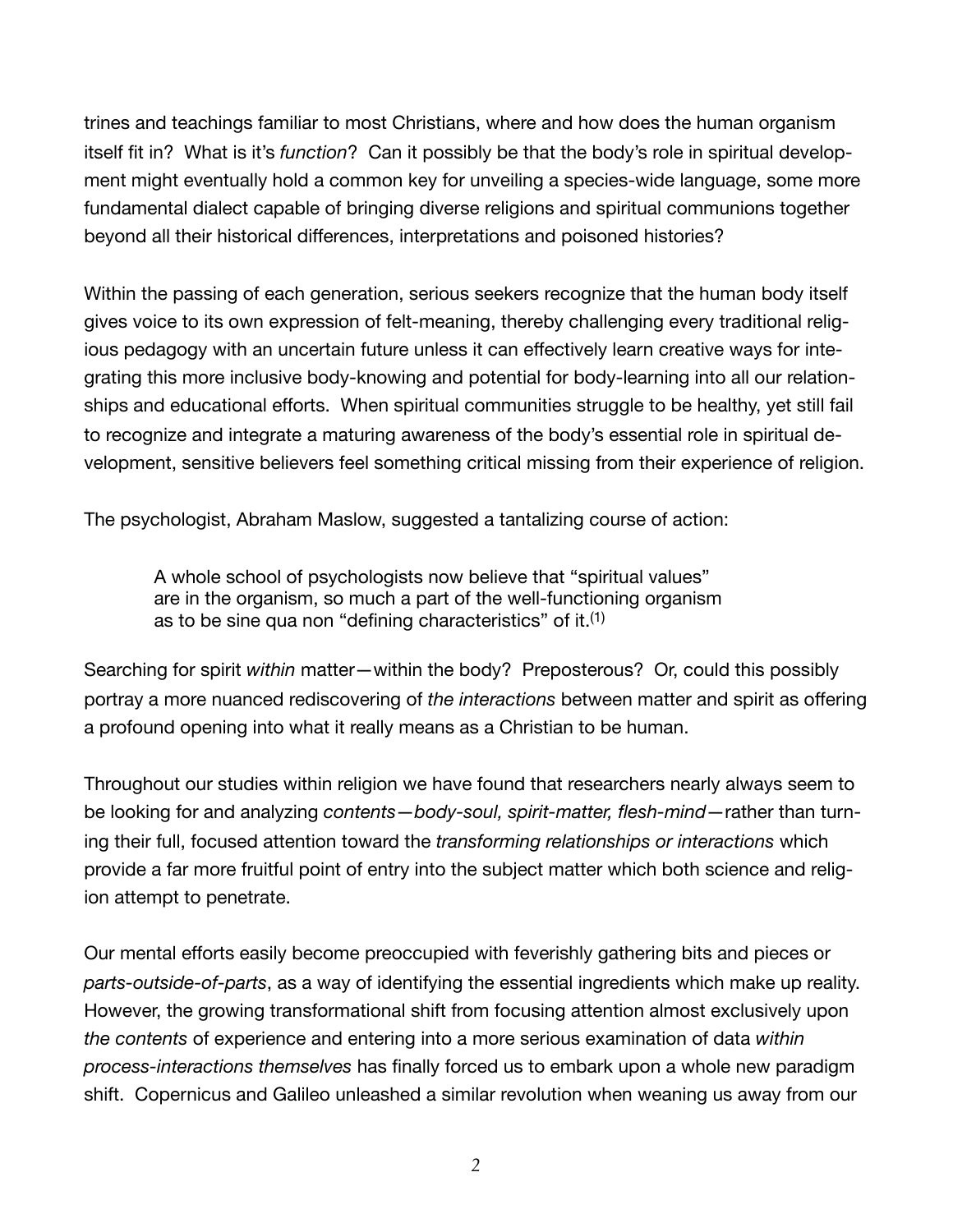orderly, geocentric universe and plunging us willy-nilly into an obscure star system at the outer edges of a run-of-the-mill galaxy lost amongst countless billions of other galaxies—now no longer the center of everything. By rearranging our stellar and planetary *relationships*, everything came to be seen in a totally new light—a transformation that soon would sink even deeper into an exploration of *the inner universe* we now recognize existing *within ourselves*.

After decades of research, our experience indicates that many Christians now find themselves in the midst of rediscovering their faith's essential link to the human body, and that this opens an entirely new way of relating to what their body knows. This is why we have written, *Rediscovering the Lost Body-Connection Within Christian Spirituality*. Within the workbook we companion our readers into a transformative shift in awareness, introducing an unexpected and largely unexplored cosmos right inside the human organism itself.

Joseph Campbell invited his readers to enter this deeper world of felt-meaning within their body's knowing by saying:

"Let me begin by explaining the history of my impulse to place metaphor at the center of our exploration of Western spirituality.(2)

Metaphors aim not at our *mind-thinking* but at our less cluttered and more available *bodyknowing*—otherwise they cannot get through to us. Metaphor pulls us into the body's world of *felt-meaning*, symbols interacting with a *felt-sense* which then enables us to cross boundaries that would otherwise be closed to us. Joseph Campbell recognized the metaphoric role of religion within cultures and societies. But in order to appreciate the validity of his insightful comments, one first needs to learn the language of how our bodies grasp *felt-meaning*, even long before we can begin thinking clear and formulated thoughts about it in our minds.

Metaphors introduce us into the world of our own bodies, "... as they are felt from inside." They help sharpen our awareness of being integral cells or even better—*membranes* within something greater than ourselves.

More than at any other time in human history, religion and science now find themselves challenged to join forces, uniting in a common service to support human growth *as* spiritual development. Today, the question, "What does it mean to be human?," clearly demands a maturing sense of *environmentalism* within our modern everyday awareness. Each and every one, we all *go-together-with/in* something greater than ourselves. Environmentalism, in our